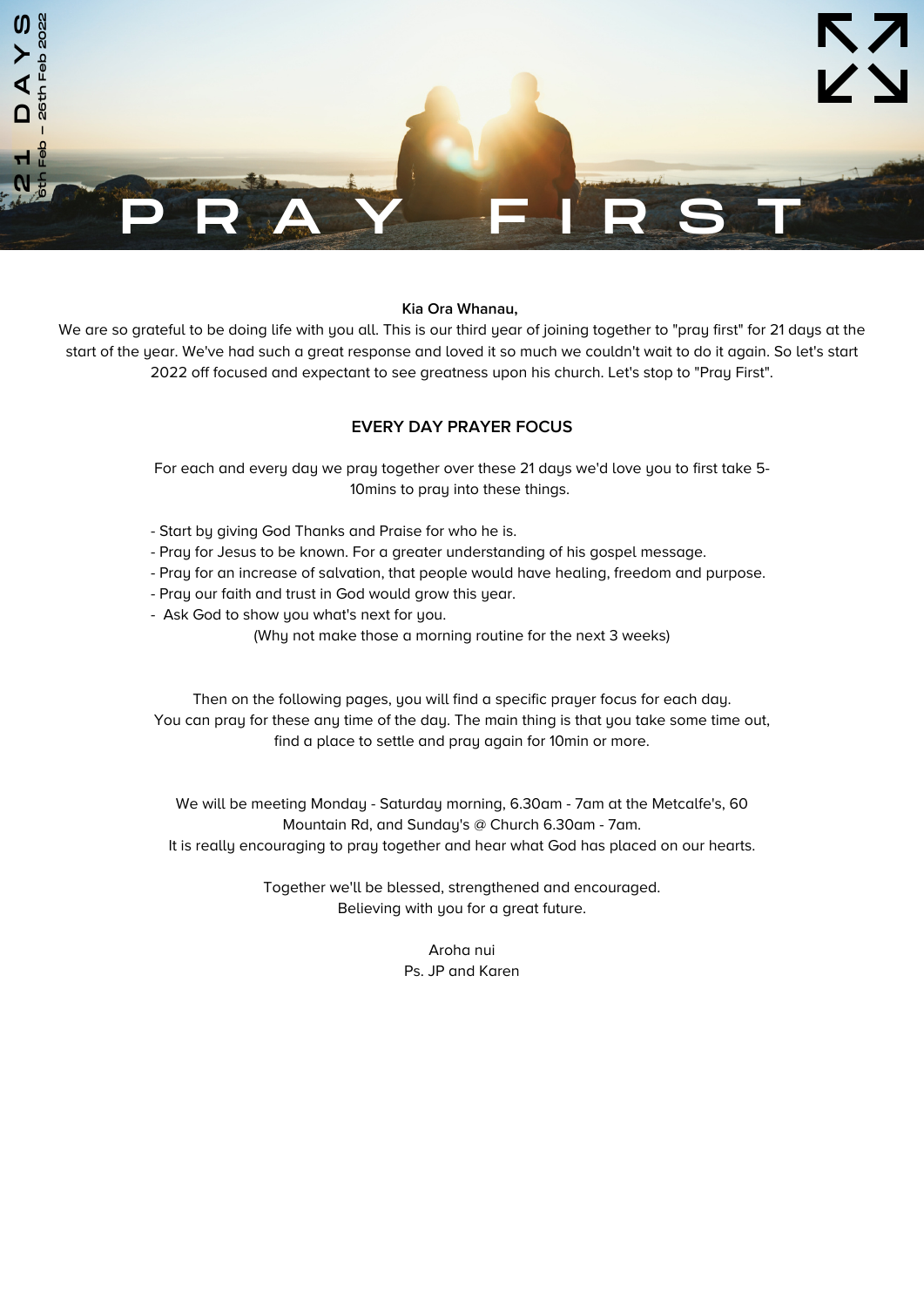

## **February 6**

Today is Waitangi day and we are praying for our nation Aotearoa, New Zealand. Today we pray for our government. We are praying for the peace and prosperity of our nation. Pray that the gospel message would continue to be known in the hearts and lives of those who live here. (Jeremiah 29:7&11)

### **February 7**

Today we want to give thanks to God for the good things he has done in Our Church so far. For the provision of a building. Lets pray with expectancy and welcome a move of his mighty power on C3 Rotorua this year. For a great outpouring of his Holy Spirit and fresh insight for people as they take their place in the call God has for them in his Church. (Ephesians 3:20-21)

#### **February 8**

Today we want to lift up Our Pastors in prayer, JP and Karen. Pray that God would give them wisdom and insight as they lead us in 2022. We're praying for their boys Sam, Jesse, Henry and Josh. That God would strengthen them. That as they serve together as a family they would find it a real joy. (Hebrews 13:17)

#### **February 9**

Today we are praying especially for our Key Leaders, Roger and Tammy Cowlishaw, Ben and Liz Goodgame, Bruno and Liza Santos and Caroline White. Pray for Gods wisdom and strength as they build-up and encourage us together. Pray for their families and pray for peace and insight to rest on their homes. (Matthew 20:26 / 1 Peter 5:1-3)

#### **February 10**

Today we are praying for a passion for Worship to arise in our Church. For a sound of praise to rise from his people corporately and in their personal lives as well. We pray for Laura Falconer who leads our Worship team, and all our musicians and singers. We pray a covering of protection over them and their families, and we thank God for who they are and the gift you have given them. We pray for a greater anointing, as they lead us into the presence of God. We pray for freedom and joy in our worship. (Psalm 100) We also pray for our Tech team, we thank God for those that serve in this area, and pray that there be an ease in what they do on a Sunday morning. (1 Corinthians 14:24-25)

# **February 11**

Today we are praying for our Wild Ones - C3 Youth Rotorua. We pray for all our amazing leaders (Bert, Danny, Josh, Sarah, Johane). We are praying they will always be filled with strength, vision, vibrancy and passion. We pray for our Youth, that they would know Jesus in a real and tangible way. Pray that they would discover the gifts God has placed inside of them and capture clarity for their future. Let's thank God for the community and friendships that have been created in C3 Youth Rotorua. (Ephesians 3:17)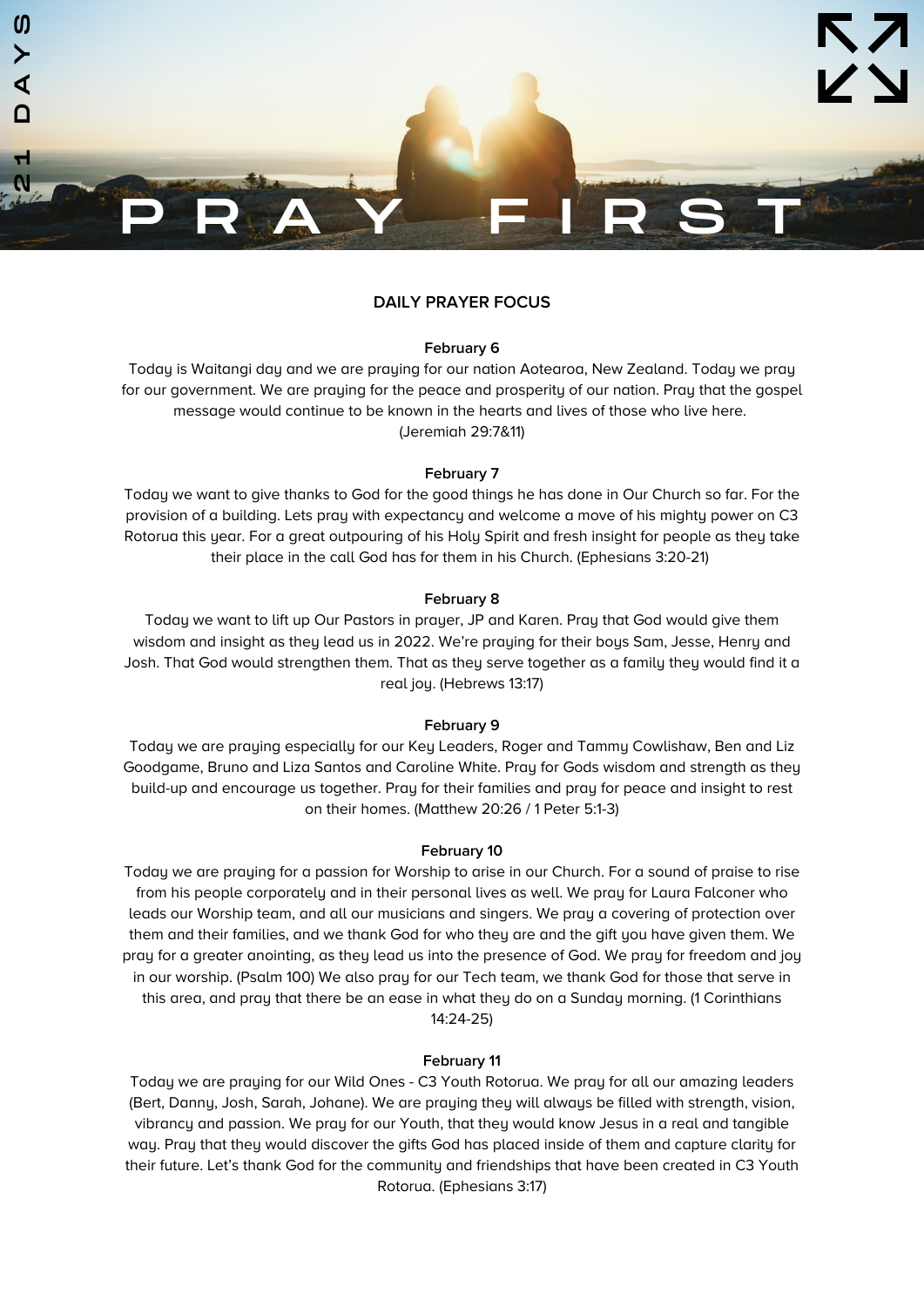

# **February 12**

Today we are praying for our pre teen kids in - Fast Track. Pray for Ben Goodgame and Sam Metcalfe who will be leading this group, pray for wisdom, creative ideas and a real sense of joy and fun in this group. Pray for the kids that lasting friendships be made and that they would know the love of God and His presence in their life. That their relationship with Jesus would become real and personal for them. (3 John 1:4)

## **February 13**

Today is Sunday and we are praying for faith to rise in Our Church. Today we are praying for a spirit of prayer to be upon us privately and corporately. Welcome the revelation of his Holy Spirit and seek God to do greater things with us this year that he may be glorified. (1 Corinthians 2:10-11)

### **February 14**

Today we are praying for our Families. We are thanking God for every family within our church and the blessings that they carry for others. We pray that the families within our Church be strong, that grace, encouragement and love be evident in the way our families relate to one another, and the wider community. We are praying for strong, healthy marriages. (1 Corinthians 13:4-7)

#### **February 15**

Today we are praying for our Shooting Stars and Little Ones Ministry, our Primary School and Pre-School programs. Pray for Liza Santos and her wonderful team. We pray for them in creativity, wisdom and a great love and connection with these kids. Also pray for all our children, that they would know the love of God and His presence in their life. Pray that they would discover Jesus. We're praying that a personal relationship would come alive for them. (Mark 9:37)

## **February 16**

Today we are praying for our Friends, and Neighbours. We are praying that God would move in the hearts of those around us. Ask that we could see and take the opportunities to share Jesus. Pray for our hearts and homes to be open to those around us. (Romans 10:13-14)

#### **February 17**

Today we thank God for the amazing gift of Salvation, that through Jesus we are adopted into the family of God. Today we pray for salvation. Pray for the salvation of family members, of friends and work colleagues, for our community. We pray that our Church be a church of salvation, and we thank God for those which will find your grace, forgiveness and amazing love in our Church this year. (Acts 4:12) (Ephesians 2:8-10) (Ezekiel 11:19-20)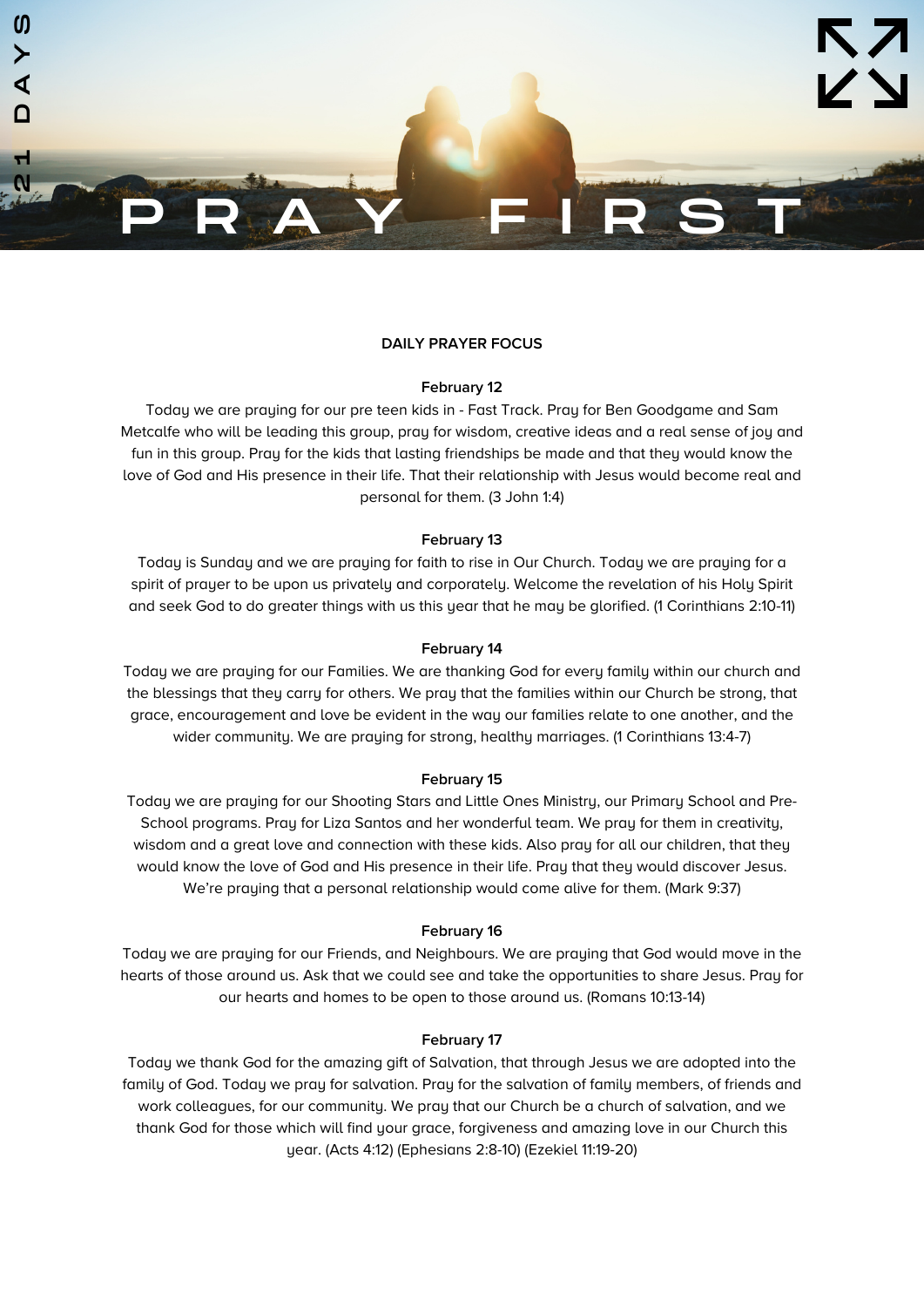

## **February 18**

Today we are praying for those that are sick and need Healing (if you personally need healing we would love you to join us so we can pray with you). We thank God that he heals today and we believe together in faith for those that are sick within our Church and need healing. Pray for those you know outside of church that also need Gods healing. Also pray for those that need healing within their mind and emotions. (James 5:14-16)(Mark 10:27)

## **February 19**

Today we are praying for Our City Rotorua. We are praying for our city leaders. Pray for unity amongst the local church. Raise in prayer local ministries and the community outreaches we provide together. (Ephesians 4:2-6)

### **February 20**

Today is Sunday and we are praying that people would be planted and established in Our Church. We are praying for rich connections and friendships to be formed. We are praying that people find purpose and discover the adventure God has for them. Pray that C3 Rotorua would be a place of good soil, a place of discovery, development and multiplication. (Psalm 92:12-15)

# **February 21**

Today we are praying for the C3 movement. We are praying for other C3 churches in New Zealand and around the world, pray for growth, for salvation. We pray for Ps Phil and Chris Pringle, our leaders, and the Global team - pray for direction, wisdom, and a renewed passion. We thank God for all the wonderful things He has done through the C3 Movement, for the lives changed, and we believe together and are expectant for greater things to come.

#### **February 22**

Today we are praying we would have a greater Hunger for the Word of God. We are praying for growth in C3 College connect groups. Pray that we would know Jesus well, and represent him well. (Philippians 3:7-9)

# **February 23**

Today we are praying for our Young Adults, we are praying for strong relationships and a spirit of joy to move when they gather together. Pray that as they make decisions they would hear you clearly, pray that their faith would grow in strength, and that they would carry a boldness. Pray for Abigail and Mart Akkersma as they lead this rapidly growing ministry, that they would have wisdom, strength and courage. (Romans 12:2)